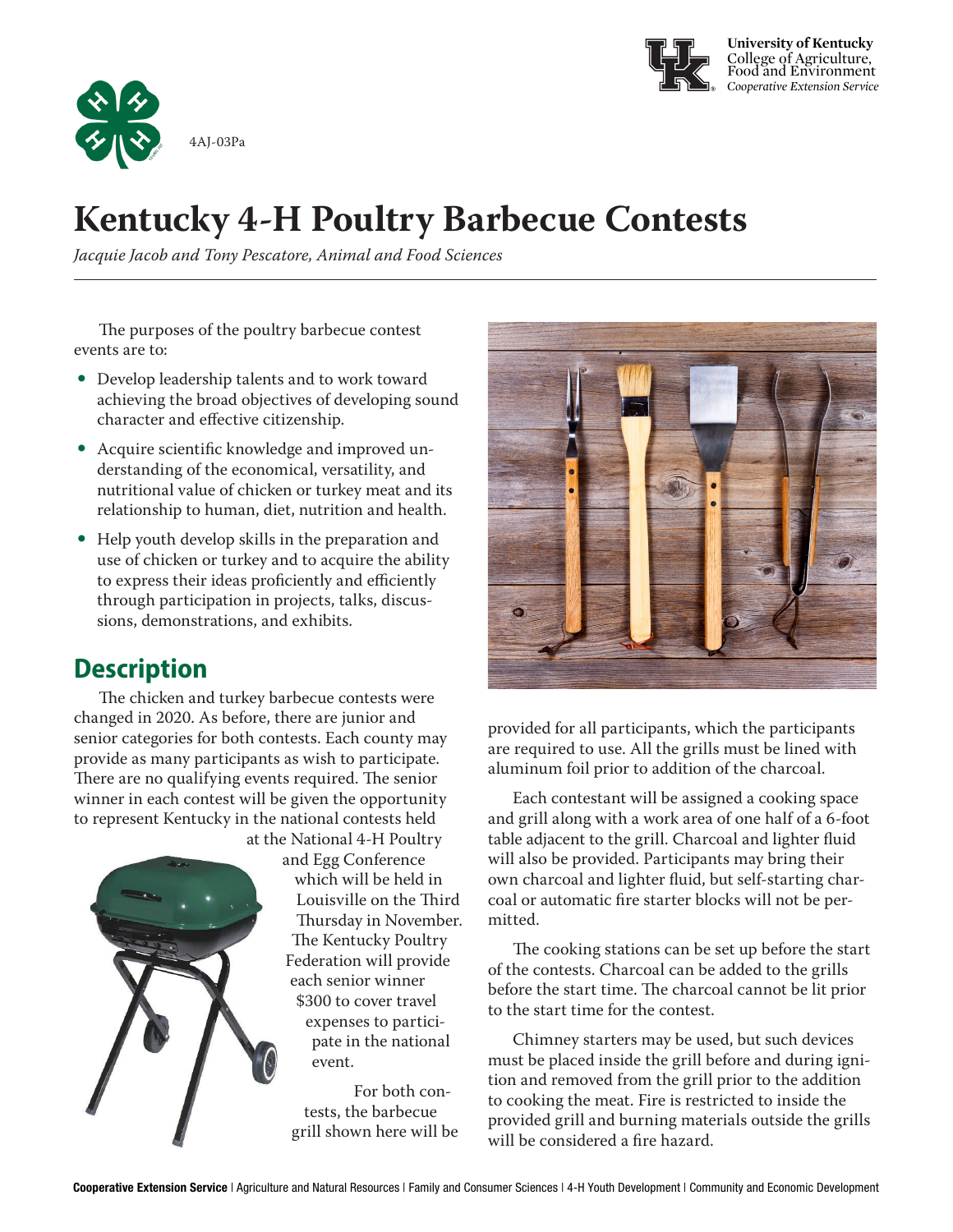The use of non-charcoal combustible fuel is to be limited. Accessories such as spits, augers, or forced draft are not permitted. Electricity will not be provided and cannot be used. Material may not be added to the grill area such as rocks, sand, or other dense materials to aid in cooking.

Participants are expected to use a meat thermometer. Devices used for supporting, containing, or covering of meat during cooking are not allowed. Only aluminum foil wrap may be used.

All other equipment and supplies, including sauce, must be provided by the participant. Sauce, if used, may be a commercial product or private recipe. For a private recipe, a description must be provided to the judges on a recipe card to assist during flavor and appearance evaluation. Participants must provide recipe or preparation outline cards describing sauce, rubs, or other treatments associated with the cooking of the meat to include instructions such as keeping sauce ingredients either cool or heated. Three copies must be provided on note card stock with 3-inch by 5-inch size preferred. Two copies must be provided to the barbecue skills judges before starting the fire, and one copy to turn in to sensory evaluation judges with the cooked product.

Prior to submitting the final product, participants must demonstrate to the barbecue skills judges the criteria and methods they used to determine the proper doneness of their product at the time of turn-in. Judges may also independently evaluate the product at this time.

The final product must be handed in within the two-hour time frame. During the contest, participants will be periodically notified of the time elapsed, and notified again 15 minutes prior to the end of the cooking time.

### **Chicken Contest**

In the chicken barbecue contest, participants prepare four bone-in, skin-on chicken thighs provided by the contest monitors. The four thighs together will weigh 1.5 to 2.0 lb. The participants are judged on their cooking skills. They submit three of the thighs for sensory evaluation. No garnishes, dips, or additional items shall be presented on the plates or submitted to the judges.

Chickens cannot be marinated prior to the start of the contest. Parboiling and/or deep-frying competition meat is not allowed. Contestants may not

enhance the chicken meat by piercing, injecting, or inserting any fluid, sauce, or additive into the chicken product other than immediately beneath the skin layer.

The participants have the option to debone the thighs. If deboned, seasoning or sauce may be applied to the area vacated by bone removal. Sauce or similar products can be placed in a small metal pan on the grill for heating, but the meat product may not be placed in the metal pan while on the grill.

The recipe cards need to include the name of the recipe, contestant number, ingredients and general cooking instructions, and any special cooking techniques used to achieve unique flavoring. There should be no indication of the participant's name or county on the menu cards.

### **Turkey Contest**

In the turkey barbecue contest, each contestant will be provided two pounds of ground turkey. The turkey will not be available prior to the contest starting time. They need to prepare and cook turkey burgers. Each burger must be a quarter pound of meat prior to cooking. At least 75 percent by weight of the burger ingredients must consist of the ground turkey provided. Two burgers will be submitted by each participant for sensory evaluation and no other hamburger toppings may be included.

The recipe cards need to include the name of the recipe, participant number, ingredients and general cooking instructions for the sauce, materials added to the turkey meat, and if special cooking techniques were used to achieve unique flavoring. There should be no indication of the participant's name or county on the menu cards.

#### **Date and Time**

The contest is held on Kentucky 4-H Poultry Days, held on the last Saturday in July each year, at the Madison Extension Office. All Kentucky 4-Hers wishing to participate in the State chicken/turkey barbecue contests may do so, provided they register through their county agent and the registration form is submitted to Dr. Jacquie Jacob (email: Jacquie.jacob@uky. edu) before the registration deadline.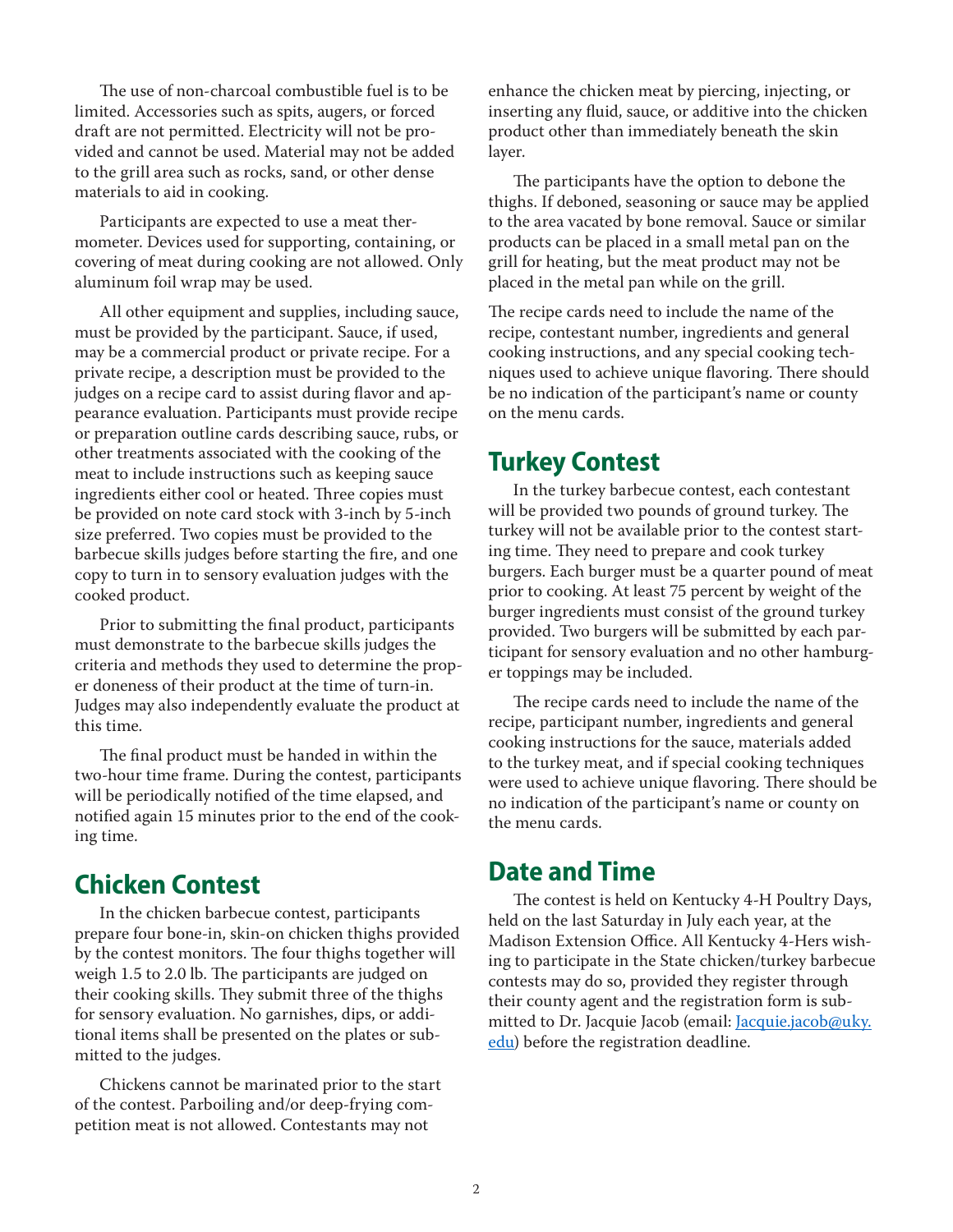### **Overview of the Contest**

Participants are evaluated on both their cooking skills and the product submitted for sensory evaluation.

For the cooking skills, participants are evaluated based on equipment choice and table set up. The choice of equipment and cooking utensils should be practical and efficient without being complicated. The ideal layout would include three trays – one for dirty equipment, one for clean equipment, and one to serve as a work area.

There is no running water next to the grill so it is important to have a basin for water. It is preferable to have two basins for cleaning utensils–one with dishwashing liquid and one without dishwashing liquid for rinsing. In the work area participants should have a cutting board for preparing the chicken. A mixing bowl will be required for preparing the turkey patties.

Participants are also evaluated on how well they prepare the product for barbecuing. It is important that the chicken or turkey be kept on ice in a cooler until the charcoal is lit and you are ready to work on the meat. It is important to show skill in the use of the knife for trimming off excess fat on the chicken thighs. The chicken or turkey should only be handled with clean hands, preferably with latex gloves.

It is important that participants be clean with no loose pieces of clothing to prevent them from catching on fire while barbecuing. Hair should be back, and an apron worn.

#### **Chicken Barbecue**

To prepare the chicken thighs for cooking, remove excess fat from thighs to prevent fire flare-up from dripping fat. Remember to wash all utensils and surfaces that have been in contact with the raw chicken.

When barbecuing the chicken thighs, it is best to place them on the grill skin-side up. This helps to seal the juices into the meat. Turn the chicken frequently to prevent burning. The amount of time between turns will depend on the heat of the fire. If the fire is hot, the chicken will need to be turned more often than if the fire is not as hot. Do not use a fork to turn the meat, because it will tear the skin and release the juices. As a result, the finished product will be dry. Use tongs to turn the meat. If the fire flares up on the meat, use the spray bottle to put out the flare-ups. Baste the meat frequently to help retain moisture and prevent burning.

It is important to make sure the chicken is done before it is submitted. Participants should use a meat thermometer to make sure that the internal temperature of the chicken is 165°F. Participants have four chicken thighs to cook, but only need hand in three. All four thighs should be treated the same during cooking, and the fourth thigh used to make sure that the chicken is properly cooked.

Containers will be provided to hand in your finished three thighs, which will be evaluated for appearance, degree of doneness, texture, and taste.

Recommended equipment for preparing the chicken include:

- Tablecloth
- Three trays
- Cutting board (plastic or glass, not wood)
- Tubs for water
- Dishwashing liquid
- Paper towels
- Disinfectant hand wipes
- Disinfectant wipes table
- $\bullet$  Latex gloves
- Sharp knife
- Cooler with ice to keep sauces cold and to store raw chicken when not being handled
- Garbage bags
- Tape to put up garbage bag

Recommended equipment for barbecue the chicken include:

- Optional: Starter can (chimney) and pliers
- Long tongs for handing briquettes
- Second tongs for handling meat on the grill
- Long handled lighter or matches
- Vegetable oil spray for the grill
- Water spray bottle
- Containers for sauces
- $\bullet$  Aluminum foil

Do not forget that recipe cards must be submitted at the contest – two to the cooking skills judges and one for the sensory judges.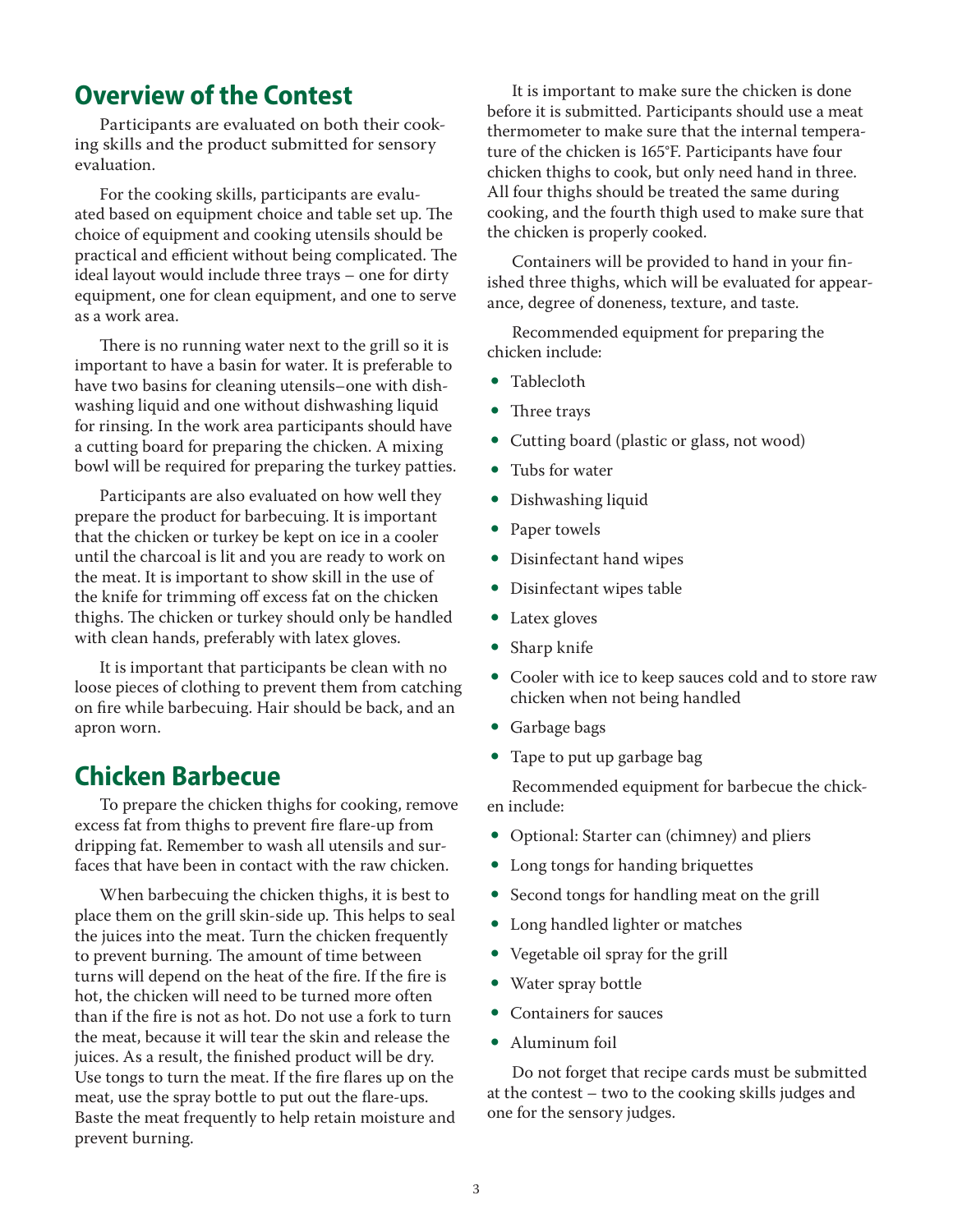### **Turkey Barbecue**

The turkey barbecue contests involves taking 2 lb. of ground turkey meat and creating patties. Each patty must be at least a quarter pound in pre-cooked weight. You will need to develop a recipe that involves adding materials to the turkey meat to create flavorful patties. The final patties must contain at least 75 percent turkey meat. There are many different recipes online to give participants suggestions.

Recommended equipment for preparing the ground turkey include:

- Tablecloth
- Three trays
- Cutting board (plastic or glass, not wood) for chopping up and ingredients
- Sharp knife
- Large bowl for mixing the meat and additional materials.
- Optional: Patty makers
- $\bullet$  Tubs for water
- Dishwashing liquid
- Paper towels
- Disinfectant hand wipes
- Disinfectant wipes table
- Latex gloves
- Cooler with ice to keep sauces cold and to store raw chicken when not being handled
- Garbage bags
- Tape to put up garbage bag

Recommended equipment for barbecue the turkey include:

- Optional: Starter can (chimney) and pliers
- Long tongs for handing briquettes
- Metal spatula for flipping burgers
- Long handled lighter or matches
- Vegetable oil spray for the grill
- Water spray bottle
- Containers for sauces
- Aluminum foil

Do not forget that recipe cards must be submitted at the contest – two to the cooking skills judges and one for the sensory judges.

#### **National Contest**

The top seniors in the state chicken and turkey barbecue contests will have the opportunity to represent Kentucky in the national contests.

For the national contest, an illustrated presentation is required, including information about chicken and turkey meat industries as well as nutrition and use of the meat produced. Participants in the national contest will be allowed a maximum of 10 minutes for the presentation. Judges will have three minutes for questions directed to the participants. Posters, tabletop displays, and/or PowerPoint presentations may be used. Those competing in the national contest will be helped to prepare for the events. Each senior division winner will receive \$300 from the Kentucky Poultry Federation for travel expenses while participating in the national events.

Educational programs of Kentucky Cooperative Extension serve all people regardless of economic or social status and will not discriminate on the basis of race, color, ethnic origin, national origin, creed, religion, political belief, sex, sexual orientation, gender identity, gender expression, pregnancy, marital status, genetic information, age, veteran status, or physical or mental disability. Issued in furtherance of Cooperative Extension work, Acts of May 8 and June 30, 1914, in cooperation with the U.S. Department of Agriculture, Nancy M. Cox, Director of Cooperative Extension Programs, University of Kentucky College of Agriculture, Food and Environment, Lexington, and Kentucky State University, Frankfort. Copyright © 2020 for materials developed by University of Kentucky Cooperative Extension. This publication may be reproduced in portions or its entirety for educational or nonprofit purposes only. Permitted users shall give credit to the author(s) and include this copyright notice. Publications are also available on the World Wide Web at www.ca.uky.edu. Reviewed 3-2020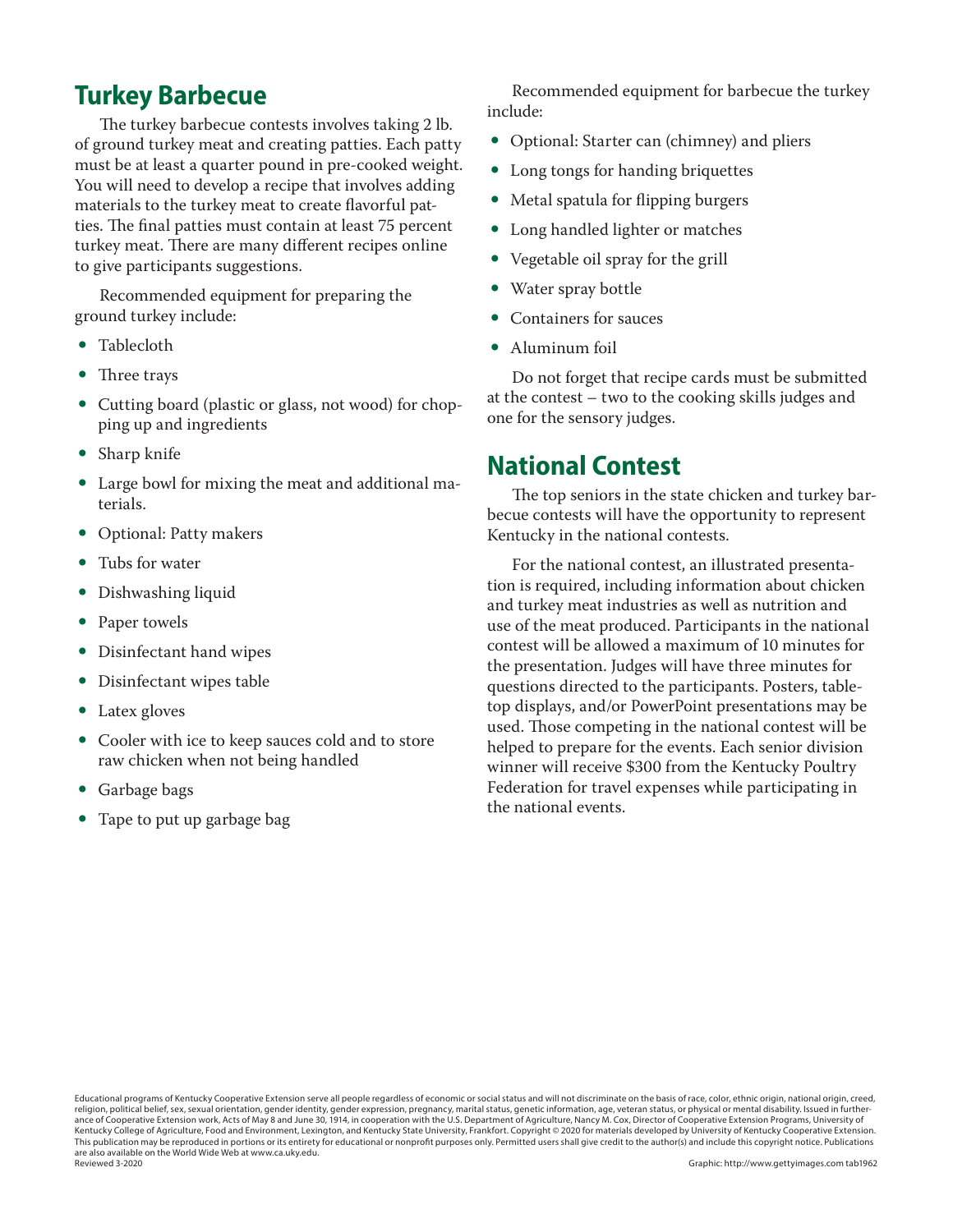# **Kentucky 4-H Chicken Barbecue** *Cooking Skills*

| Participant No.                                                                                                        |                           | Judge's Initials.       |                 |
|------------------------------------------------------------------------------------------------------------------------|---------------------------|-------------------------|-----------------|
| Junior or Senior                                                                                                       |                           |                         |                 |
| *Circle or check appropriate statement                                                                                 |                           | <b>Points</b><br>scored | <b>Comments</b> |
| <b>Equipment and utensils*</b>                                                                                         |                           |                         |                 |
| Practical? $\square$<br>Efficient? $\square$<br>Complicated? $\square$<br>Timely? $\square$<br>Appropriately arranged? | 5                         |                         |                 |
| Cleanup of work area and equipment?<br>No<br>Yes                                                                       |                           |                         |                 |
| Provided appropriate recipe card?<br>No<br>Yes                                                                         |                           |                         |                 |
| <b>Appearance and Cleanliness*</b>                                                                                     |                           |                         |                 |
| Person and equipment:                                                                                                  |                           |                         |                 |
| Initially<br>inappropriate<br>marginal<br>appropriate                                                                  | 5                         |                         |                 |
| While cooking<br>inappropriate<br>marginal<br>appropriate                                                              |                           |                         |                 |
| Apron/Attire<br>inappropriate<br>marginal<br>appropriate                                                               |                           |                         |                 |
| <b>Starting Fire*</b>                                                                                                  |                           |                         |                 |
| Was skilled demonstrated in starting fire?<br>No<br>Yes                                                                | 10                        |                         |                 |
| Was method of lighting safe?<br>Yes<br>No                                                                              |                           |                         |                 |
| Was extra fuel needed to start fire?<br>Yes<br>No                                                                      |                           |                         |                 |
| <b>Controlling Fire*</b>                                                                                               |                           |                         |                 |
| Was person skilled in controlling fire?<br>Yes<br>No                                                                   |                           |                         |                 |
| Was their excessive smoke or flame?<br>Yes<br>No                                                                       |                           |                         |                 |
| Fire/heat control<br>Too hot<br>Too cold                                                                               | 0K<br>15                  |                         |                 |
| Excessive heat require control measures?<br>Yes<br>No                                                                  |                           |                         |                 |
| Excessive ash dust stirred up?<br>Yes<br>No                                                                            | N/A                       |                         |                 |
| If needed, was charcoal added properly?<br>Yes<br>No                                                                   | N/A                       |                         |                 |
| Preparing Chicken for cooking*                                                                                         |                           |                         |                 |
| Demonstrated overall cooking skill?<br>Yes<br>No                                                                       |                           |                         |                 |
| Safe use of knife?<br>Yes<br>No                                                                                        | N/A<br>10                 |                         |                 |
| Trimmed excess fat?<br>Yes<br>No                                                                                       |                           |                         |                 |
| Safe handling of uncooked chicken?                                                                                     |                           |                         |                 |
| inappropriate<br>marginal                                                                                              | appropriate               |                         |                 |
| <b>Skill in Barbecuing*</b>                                                                                            |                           |                         |                 |
| Did cooking begin with skin side up?<br>Yes<br>No                                                                      |                           |                         |                 |
| Was chicken turned before blisters occurred?<br>No<br>Yes                                                              | 25                        |                         |                 |
| Was skin torn or stuck to the grill?<br>Yes<br>No                                                                      |                           |                         |                 |
| Was sauce uniformly applied?<br>No<br>Yes                                                                              |                           |                         |                 |
| Food safety issues observed?<br>check for doneness<br>cleanliness                                                      |                           |                         |                 |
| handling<br>contamination                                                                                              | <b>Total Points</b><br>70 |                         |                 |
|                                                                                                                        |                           |                         |                 |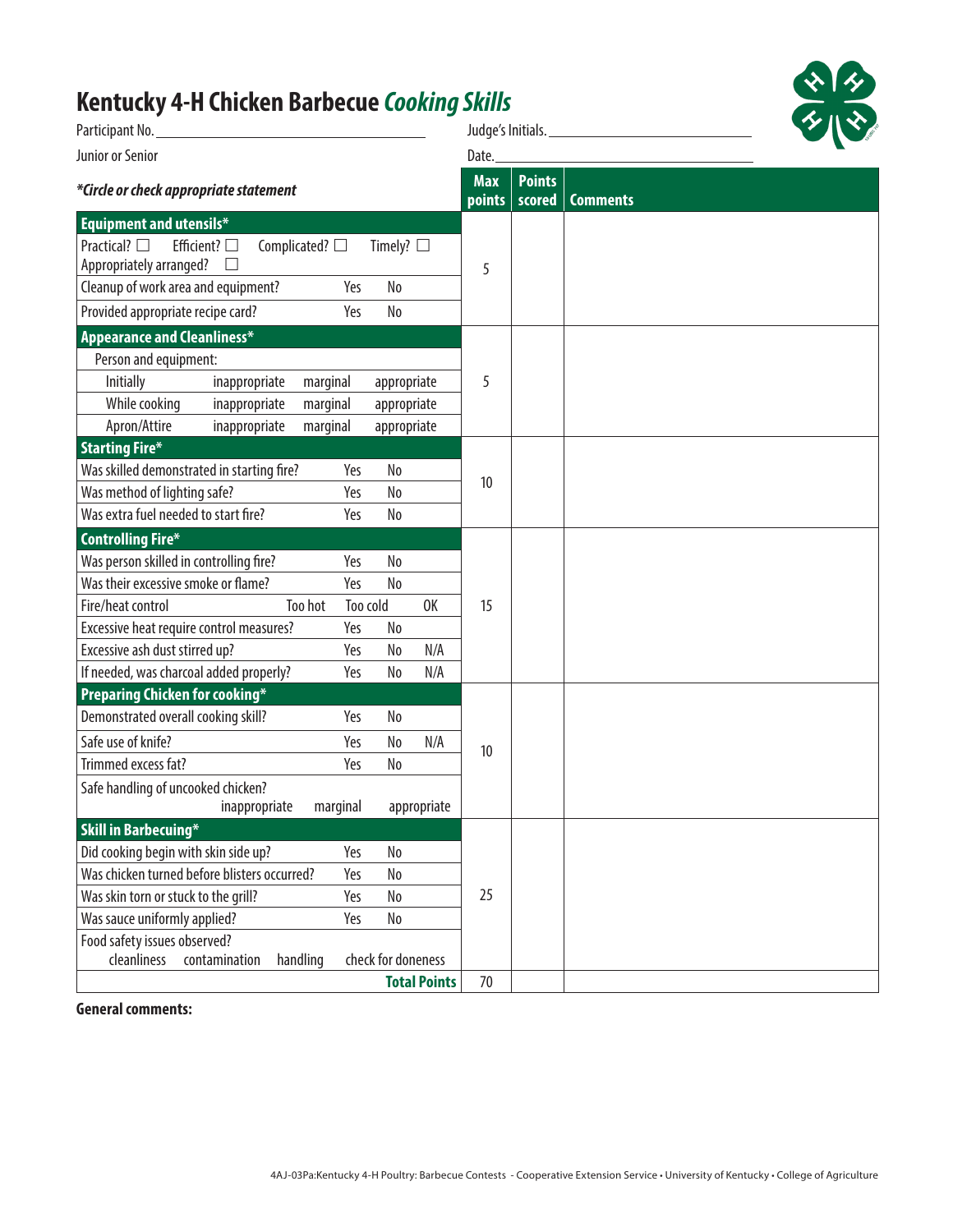# **Kentucky 4-H Chicken Barbecue** *Sensory Evaluation*

|                                        |                                               |                      |                         | $\bm{\gamma}$<br>Judge's Initials.                                                                                                            |
|----------------------------------------|-----------------------------------------------|----------------------|-------------------------|-----------------------------------------------------------------------------------------------------------------------------------------------|
| Junior or Senior                       |                                               |                      |                         |                                                                                                                                               |
| *Circle or check appropriate statement |                                               | <b>Max</b><br>points | <b>Points</b><br>scored | <b>Comments</b>                                                                                                                               |
| Appearance*                            |                                               |                      |                         |                                                                                                                                               |
| Color                                  | too light OK too dark                         |                      |                         |                                                                                                                                               |
| Uniformity                             | excellent<br>OK good<br>poor                  | 15                   |                         |                                                                                                                                               |
| <b>Burnt or blistered</b>              | moderate<br>slight none<br>severe             |                      |                         |                                                                                                                                               |
| Speckled with ash                      | slight none<br>moderate<br>severe             |                      |                         |                                                                                                                                               |
| Skin or surface torn                   | slight none<br>moderate<br>severe             |                      |                         |                                                                                                                                               |
|                                        | Degree of Doneness (for each half handed in)* |                      |                         |                                                                                                                                               |
| All thighs                             | undercooked<br>overcooked<br>done             | 20                   |                         |                                                                                                                                               |
| Certain pieces                         | undercooked<br>done<br>overcooked             |                      |                         |                                                                                                                                               |
|                                        | to the remaining categories.                  |                      |                         | NOTE: If the product handed in is severely undercooked and the judges deem it unsafe to eat, sensory evaluation will end here and zeros given |
| Texture*                               |                                               |                      |                         |                                                                                                                                               |
| Texture                                | tough chewy<br>tender<br>mushy                | 15                   |                         |                                                                                                                                               |
| Rubbery                                | moderate<br>much<br>none                      |                      |                         |                                                                                                                                               |
| Juiciness                              | moist<br>dry<br>wet                           |                      |                         |                                                                                                                                               |
| Flavors*                               |                                               |                      |                         |                                                                                                                                               |
| Chicken taste                          | poor moderate good<br>excellent               |                      |                         |                                                                                                                                               |
| Sauce                                  | weak moderate too strong                      | 25                   |                         |                                                                                                                                               |
| Off flavor                             | weak moderate too strong                      |                      |                         |                                                                                                                                               |
| <b>BBQ</b> flovor                      | weak excellent excessive<br>none              |                      |                         |                                                                                                                                               |
| After taste*                           |                                               |                      |                         |                                                                                                                                               |
|                                        | moderate<br>weak<br>strong<br>none            | 5                    |                         |                                                                                                                                               |
|                                        | <b>Total Points</b>                           | 80                   |                         |                                                                                                                                               |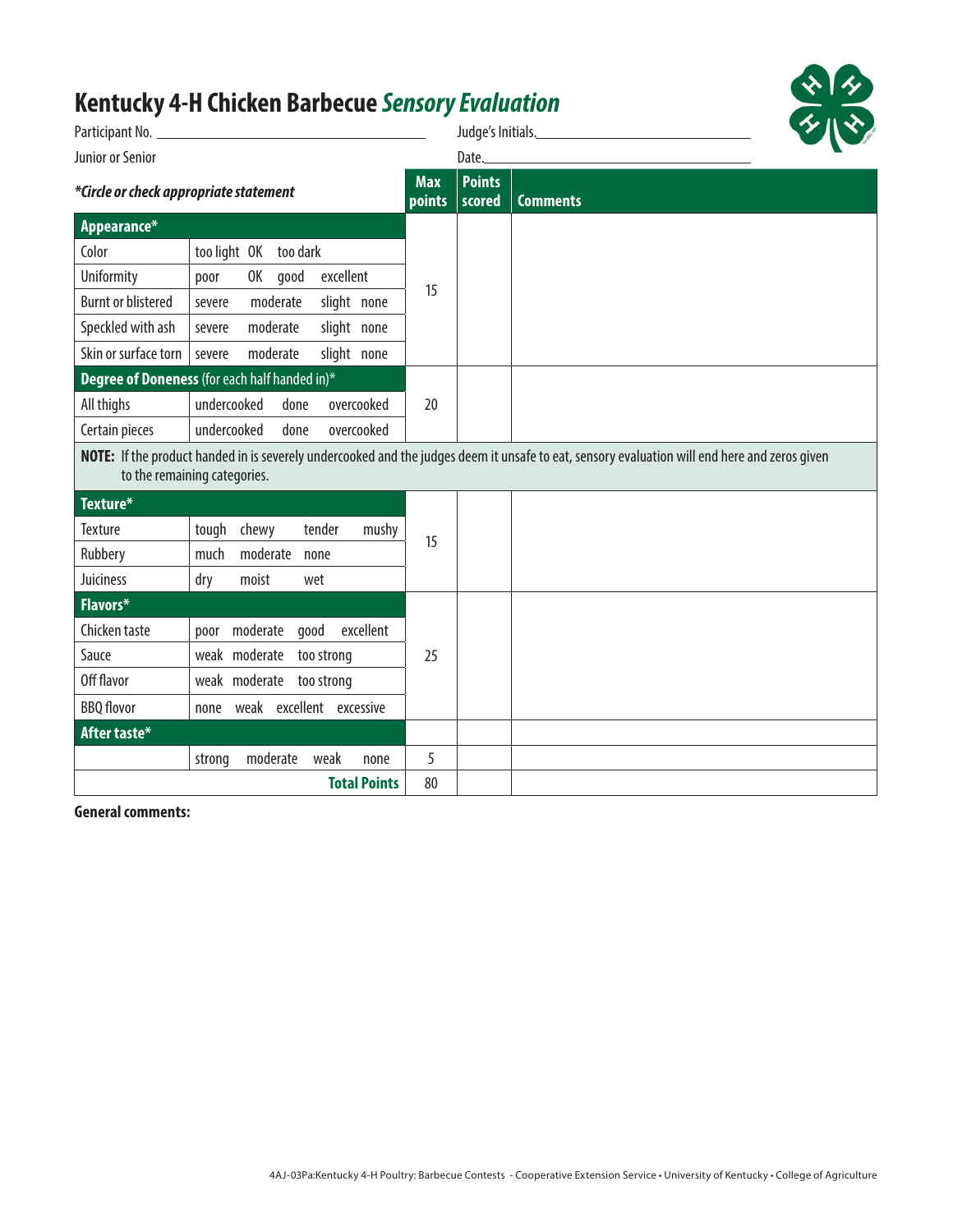# **Kentucky 4-H Turkey Barbecue** *Cooking Skills*

| Participant No.                                                                                                                  |                      | Judge's Initials.       |                 |  |
|----------------------------------------------------------------------------------------------------------------------------------|----------------------|-------------------------|-----------------|--|
| Junior or Senior                                                                                                                 |                      | Date.                   |                 |  |
| *Circle or check appropriate statement                                                                                           | <b>Max</b><br>points | <b>Points</b><br>scored | <b>Comments</b> |  |
| <b>Equipment and utensils*</b>                                                                                                   |                      |                         |                 |  |
| Efficient? $\square$<br>Practical? $\square$<br>Complicated? $\square$<br>Timely? $\square$<br>Appropriately arranged?<br>$\Box$ | 5                    |                         |                 |  |
| Cleanup of work area and equipment?<br>Yes<br>No                                                                                 |                      |                         |                 |  |
| Participant furnished appropriate recipe card?<br>No<br>Yes                                                                      |                      |                         |                 |  |
| <b>Appearance and Cleanliness*</b>                                                                                               |                      |                         |                 |  |
| Person and equipment:                                                                                                            |                      |                         |                 |  |
| Initially<br>inappropriate<br>marginal<br>appropriate                                                                            | 5                    |                         |                 |  |
| While cooking<br>inappropriate<br>appropriate<br>marginal                                                                        |                      |                         |                 |  |
| Apron/Attire<br>inappropriate<br>marginal<br>appropriate                                                                         |                      |                         |                 |  |
| <b>Starting Fire*</b>                                                                                                            |                      |                         |                 |  |
| Was skilled demonstrated in starting fire?<br>Yes<br>No                                                                          | 10                   |                         |                 |  |
| Was method of lighting safe?<br>Yes<br>No                                                                                        |                      |                         |                 |  |
| Was extra fuel needed to start fire?<br>Yes<br>No                                                                                |                      |                         |                 |  |
| <b>Controlling Fire*</b>                                                                                                         |                      |                         |                 |  |
| Was person skilled in controlling fire?<br>No<br>Yes                                                                             |                      |                         |                 |  |
| Was their excessive smoke or flame?<br>Yes<br>No                                                                                 |                      |                         |                 |  |
| Fire/heat control<br>Too hot<br>Too cold                                                                                         | 0K<br>15             |                         |                 |  |
| Excessive heat require control measures?<br>Yes<br>No                                                                            |                      |                         |                 |  |
| Excessive ash dust stirred up?<br>Yes<br>No                                                                                      | N/A                  |                         |                 |  |
| If needed, was charcoal added properly?<br>Yes<br>No                                                                             | N/A                  |                         |                 |  |
| Was excessive charcoal used in the grill?<br>Yes<br>No                                                                           |                      |                         |                 |  |
| <b>Preparing Turkey for cooking*</b>                                                                                             |                      |                         |                 |  |
| Demonstrated overall cooking skill?<br>Yes<br>No                                                                                 |                      |                         |                 |  |
| Safe use of utensils?<br>Yes<br>No                                                                                               | N/A                  |                         |                 |  |
| Handling meat product?<br>inappropriate<br>marginal<br>appropriate                                                               | 10                   |                         |                 |  |
| Handling of the blended product if utilized?                                                                                     |                      |                         |                 |  |
| inappropriate<br>marginal<br>appropriate                                                                                         |                      |                         |                 |  |
| <b>Skill in Barbecuing*</b>                                                                                                      |                      |                         |                 |  |
| Were turkey patties turned to prevent burning?<br>Yes<br>No                                                                      |                      |                         |                 |  |
| Demonstrated skill in handling turkey patties?<br>Yes<br>No                                                                      |                      |                         |                 |  |
| Was sauce uniformly applied?<br>Yes<br>No                                                                                        | 25                   |                         |                 |  |
| Was excessive charcoal used?<br>No<br>Yes                                                                                        |                      |                         |                 |  |
| Food safety issues observed?<br>check for doneness<br>cleanliness<br>contamination<br>handling                                   |                      |                         |                 |  |
| <b>Total Points</b>                                                                                                              | 70                   |                         |                 |  |
|                                                                                                                                  |                      |                         |                 |  |

 $\mathbf{R}$ 

 $\boldsymbol{\gamma}$